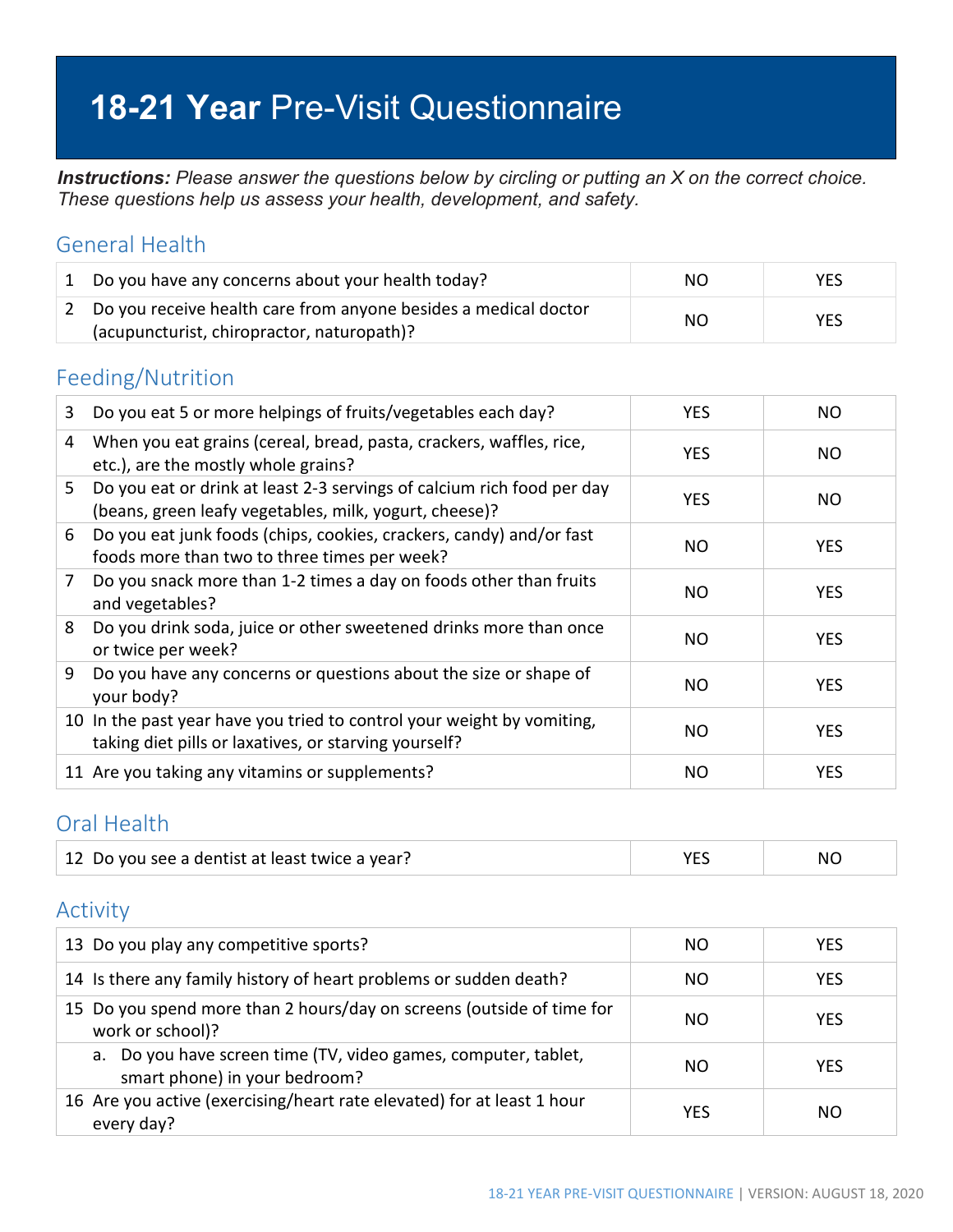| 17 Do you have a hard time falling asleep or staying asleep at night? | NO.        | <b>YES</b> |
|-----------------------------------------------------------------------|------------|------------|
| 18 Are you sleeping 8-10 hours at night?                              | <b>YES</b> | NO.        |
| 19 Do you work?                                                       | <b>YES</b> | NO.        |
| a. If yes, where do you work?                                         |            |            |
| b. If yes, how many hours per week?                                   |            |            |

### School

| 20 Are you having problems in school or work?                                         | NO. | <b>YES</b> |
|---------------------------------------------------------------------------------------|-----|------------|
| 21 Are your grades worse than last year?                                              | NO. | <b>YES</b> |
| 22 Do you have trouble concentrating?                                                 | NO. | <b>YES</b> |
| 23 Do you have problems doing your homework or completing activities<br>for your job? | NO. | <b>YES</b> |
| 24 Do you have an IEP or other learning plan?                                         | NO. | <b>YES</b> |

### Injury Prevention

| 25 Do you always wear a seat belt when you are in a car?                                                                                                         | <b>YES</b> | NO.        |                      |
|------------------------------------------------------------------------------------------------------------------------------------------------------------------|------------|------------|----------------------|
| 26 Do you wear a helmet when you play team sports, in-line<br>skate, skateboard, bicycle, ski, snowboard, or ride a<br>motorcycle, ATV, minibike, or snowmobile? | <b>YES</b> | NO.        |                      |
| 27 Do you ever carry a gun?                                                                                                                                      | NO.        | <b>YES</b> |                      |
| 28 Is there a gun in the home?                                                                                                                                   | NO.        | <b>YES</b> |                      |
| a. If yes, is it locked in a safe with the ammunition<br>stored separately?                                                                                      | <b>YES</b> | NO.        | <b>DOESN'T APPLY</b> |
| 29 Have you ever used a cellphone, texted, or used<br>headphones while you were driving?                                                                         | NO.        | <b>YES</b> |                      |

### Tuberculosis

| 30 Has a family member or contact had tuberculosis disease (TB)?                                                  | NO. | <b>YES</b> |
|-------------------------------------------------------------------------------------------------------------------|-----|------------|
| 31 Has a family member ever had a positive TB skin test (PPD)?                                                    | ΝO  | <b>YES</b> |
| 32 Were you born in a high-risk country (countries other than the U.S.,<br>Canada, Australia, or Western Europe)? | NO. | <b>YES</b> |
| 33 Have you traveled to a high-risk country for more than a month?                                                | NΟ  | <b>YES</b> |

## Emotional Wellbeing

| 34 Do you feel stressed out, anxious, moody or overly worried? | NΟ | <b>YES</b> |
|----------------------------------------------------------------|----|------------|
|----------------------------------------------------------------|----|------------|